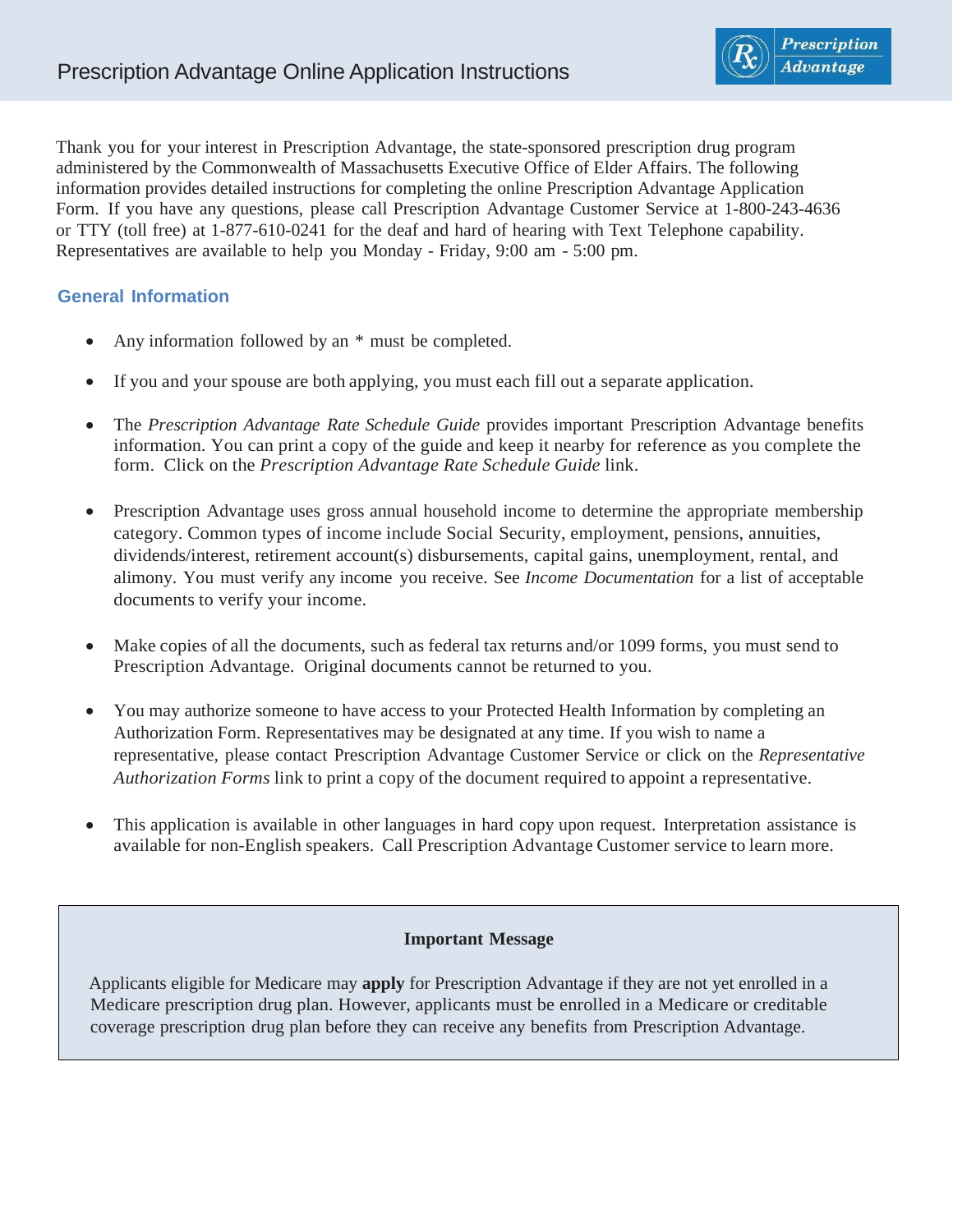## **To Begin Completing the Application:**

Answer Yes or No to the first question. Additional information may be required.

#### **Applicant Information:**

This section provides information about the applicant. If you and your spouse both wish to apply, you must complete separate application forms.

#### **Residence and Contact Information:**

Provide your primary address information, mailing address (if different from primary), and telephone contact information. Additional information may be required.

• Prescription Advantage is only available to those with a primary residence in Massachusetts. A primary residence is one in which you reside for at least six (6) months during the calendar year. You may not give a post office box as a primary residential address.

*If you sometimes reside at another location (e.g., you leave the state for the winter), you must notify* customer service before you leave for that location so we can update your mailing address in case we *need to contact you. You must also notify customer service when you return to your primary address.*

• Cell phones are not considered to be a secure means of transmitting personal information. For your protection, we suggest that you do not provide a cell phone number. If the only way to contact you is by cell phone, be aware that any personal information discussed may not be secure.

#### **Household Information:**

This section provides information about your household.

Answer Yes or No to the question regarding a spouse. You may name your spouse as a designee on your account. This would allow us to speak to your spouse if you are not available. Additional information may be required.

Provide the number of relatives, other than your spouse, that live in your household and depend on you for at least one-half of their financial support. Relatives may include anyone related to you by blood, marriage, or adoption.

#### **Other Prescription Drug Coverage:**

This section asks questions regarding your prescription drug coverage. Additional information may be required.

#### **Assets:**

This question will help us determine if you may qualify for Extra Help or the MassHealth Buy-In Program, also known as the Medicare Savings Program (MSP). You may qualify for one of / both of these programs if you meet the following requirements:

**Extra Help**

Single: Gross annual income is \$20,385 or less. Assets are no more than \$15,510. Married: Gross annual income is \$27,465 or less. Assets are no more than \$30,950. After reviewing your application, we will let you know if you might be eligible for Extra Help and we *will assist you with this process. NOTE: Eligibility for Extra Help has no impact on eligibility for Prescription Advantage.*

#### **MassHealth Buy-In Program, also known as Medicare Savings Program (MSP)**

| Single:  | Gross annual income is \$22,428 or less. Assets are no more than \$16,800. |  |
|----------|----------------------------------------------------------------------------|--|
| Married: | Gross annual income is \$30,216 or less. Assets are no more than \$25,200. |  |

*After reviewing your application, we will let you know if you might be eligible for the MassHealth Buy-In Program, also known as the Medicare Savings Program (MSP) and we will assist you in understanding how you apply for that program. NOTE: Eligibility for MSP may impact your eligibility for Prescription Advantage.*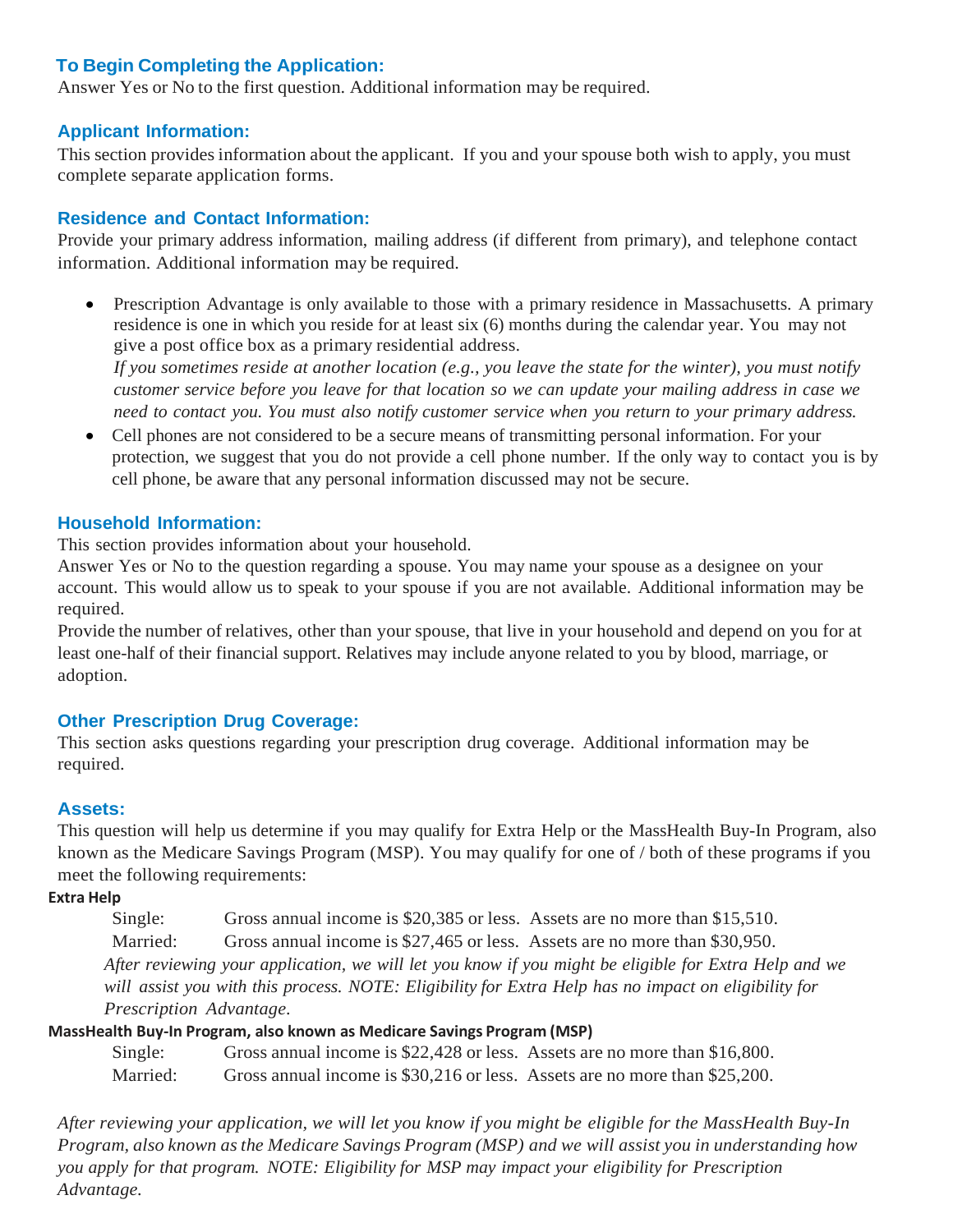### **Employment and Disability for Applicants Under 65 Years of Age:**

You must answer the question regarding your employment. Additional information is required for applicants less than 65 years of age. Click on the *Disability Status Documentation* link for a list a disability documents

#### **Income Information:**

Answer the questions regarding your income. If you do not file federal income taxes, additional information may be required.

#### **Terms of Agreement:**

Carefully read the statements in this section. Because we require information regarding your household income, your spouse must also agree if he/she lives with you, even if he/she is not applying at this time. We cannot process your application until you agree to the terms and conditions.

#### **To submit your application:**

Once you have completed your application and agreed to the Terms of Agreement, you may review the form. We suggest you print and/or save a copy for your records. When you application is complete, click Submit.

## **Additional Important Information**

• A Prescription Advantage representative will contact you to review your application and discuss the documentation you will be required to send. Your application is not complete until we receive all required documentation.

You must verify any income you receive. A list of acceptable income documents is provided. If there is income you receive that is not listed, please call customer service for acceptable documentation.

- Income is calculated using the total income as reported on federal income tax returns. **ALL** applicants who file federal tax returns must send a copy of the first page of their most recently filed return. For applicants not required to file a federal income tax return, income is calculated using alternative documents.
- **ALL** applicants who receive Social Security benefits and do not file federal income taxes may need to submit Social Security income documents suchas an annual benefit statement (SSA-1099 form) or Social Security Benefit Award letter.
- Income counted includes the total amount of money, earned or unearned, from any source, including but not limited to wages, business income, rents, pensions/annuities, dividends, and interest.
- Income is calculated using your **gross** annual household income. This is the amount **prior** to any deductions you may have for healthcare costs or other purposes.
- In some cases, income listed on your federal tax return that you no longer receive will not be used to calculate income. You must verify that you do not receive the income or cannot receive it again. This applies to wages, business income, IRAs, pensions/annuities, third-party sick pay, unemployment, and alimony. Documents required for removal of income are listed.
- It is your responsibility to keep Prescription Advantage updated if your information changes. Failure to do so may result in denial of your application or the termination of your membership.